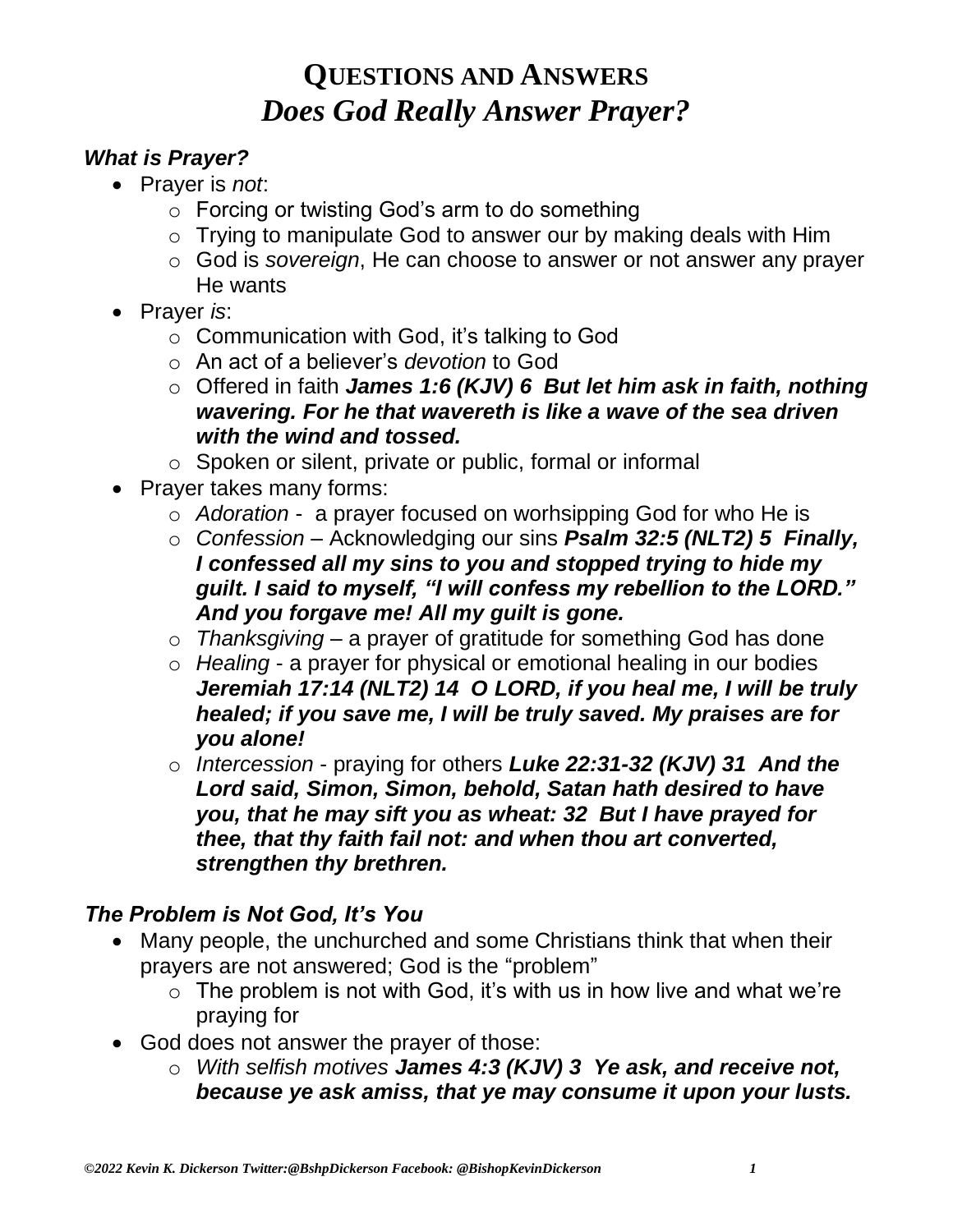- Many prayers are not answered because we only want to gratify our lusts and pleasure
- o *Who have unconfessed sin in their heart Psalm 66:18 (KJV) 18 If I regard iniquity in my heart, the Lord will not hear me:*
	- When we refuse to repent or when we love and maintain certain sins, we place a wall between us and God
- o *Who remain in sin John 9:31 (KJV) 31 "Now we know that God heareth not sinners: …"*
	- When we continue to sin, God turns His face from us and will not answer our prayers
		- God is holy and He does not excuse, ignore, or tolerate sin in our lives
- o *Who have no faith James 1:6-7 (KJV) 6 But let him ask in faith, nothing wavering. For he that wavereth is like a wave of the sea driven with the wind and tossed. 7 For let not that man think that he shall receive any thing of the Lord.*
	- **The root of prayer is faith in God, if you don't believe God** answers prayer, why pray?
	- A "wavering person" has divided loyalty is not completely convinced that God's way is best
- o *Who are proud 1 Peter 5:5 (KJV) 5 Likewise, ye younger, submit yourselves unto the elder. Yea, all of you be subject one to another, and be clothed with humility: for God resisteth the proud, and giveth grace to the humble.* 
	- When we insist on elevating ourselves and refuses to trust God as sovereign, good, and trustworthy, we will discover God resisting or opposing us; by not answering our prayers
- o *Who will not heed God's Law Proverbs 28:9 (KJV) 9 He that turneth away his ear from hearing the law, even his prayer shall be abomination.* 
	- God does not listen to our prayers if we intend to go back to our sin as soon as we get off our knees.

#### *The Prayers God Answers*

*1 John 5:14-15 (KJV) 14 And this is the confidence that we have in him, that, if we ask any thing according to his will, he heareth us: 15 And if we know that he hear us, whatsoever we ask, we know that we have the petitions that we desired of him.*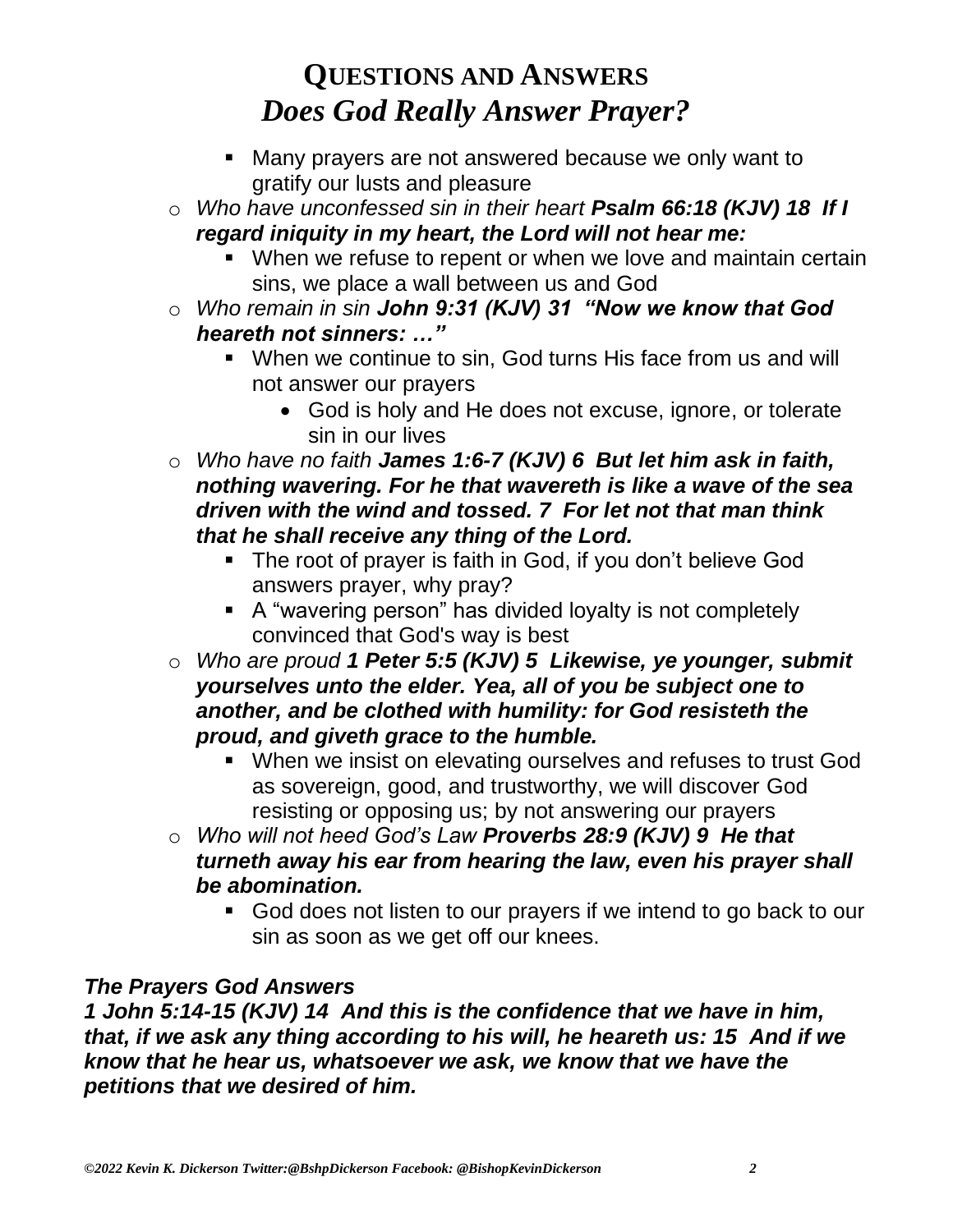- The emphasis here is on *God's will*, not "our will"
- God's Word *is* God's will
- We can have confidence that God hears our prayers if we are *in* Him, that is, in Christ
- We can approach God the Father *through* the Son
- You must *believe* on the name of the Son of God and approach God in His name.
- We can have confidence that God hears our prayer if we ask according to His will
- We can be confident that God will hear and answer our prayers when we are in right relationship with Him ask according to His will

#### *How God Answers Prayer*

- God answers our prayers in one of four ways:
- *1.* God says "No" when our request is not right *2 Corinthians 12:8-9 8 For this thing I besought the Lord thrice, that it might depart from me. 9 And he said unto me, My grace is sufficient for thee: for my strength is made perfect in weakness.*
	- a. Paul prayed three time for Jesus to remove the thorn in the flesh from his life
	- b. Instead of cure or a "yes" answer, Paul got a "no' answer
	- c. Jesus responded to Paul prayer by saying, "My grace is sufficient for thee"
- *2.* God says "Wait" when the timing is not right *John 11:5-6 (KJV) 5 Now Jesus loved Martha, and her sister, and Lazarus. 6 When he had heard therefore that he was sick, he abode two days still in the same place where he was.*
	- *a.* Jesus will sometimes delay in answering our prayers, but His "delays" are not *denials*
	- b. The delays are designed to help us learn patience
- *3.* God says "Grow up" because the timing and the request are right, but were not right *Genesis 41:41 and 46 (KJV) 41 And Pharaoh said unto Joseph, See, I have set thee over all the land of Egypt. … 46 And Joseph was thirty years old when he stood before Pharaoh king of Egypt. And Joseph went out from the presence of Pharaoh, and went throughout all the land of Egypt.*
	- a. God showed Joseph when he was 17 that he would be a great ruler and that his family would bow to him